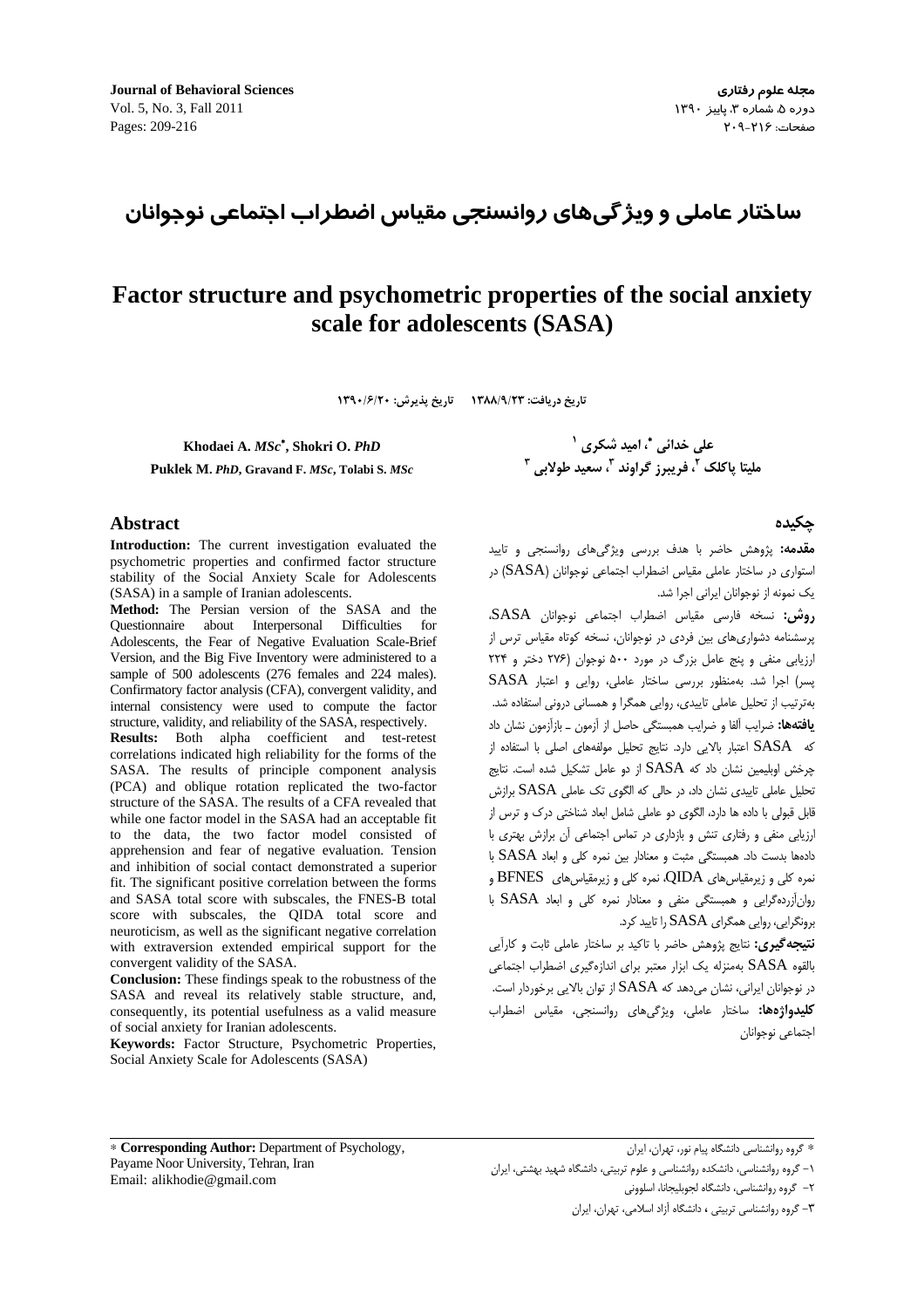## مقدمه

در تعاملات واقعي با فرضي، اضطراب احتماعي مشتمل بر احساسات مبتنے ، ادراک فرد از ارزبابی منفی، آشفتگی هیجانی ه رفتار احتناب می باشد. بنایران، در ادبیات شوهش، سازه اضطراب احتماعه به مثابه نشانگانه را سه مولفه دیده می شود [۱و۲]. *پاکلک و پاکلک و ودیس* [۳و۴] خاطرنشان ساختند از أنجا ی<br>که موضوع اضطراب احتماعی در نوجوانان بهندرت بهوسیله محققان مورد بررس قرار گرفته، لذا مطالعه ابن بدیده از اهمیت بلامنازعي برخوردار است. برا*ي م*ثال، بارواي از بژوهش ها نشان دادهاند که فراهان ترین نوع نگرانیها در دوروها*ی ک*ودکی و .<br>نوجوانی دارای ماهیتی اجتماعی دارند. در آین بین نگرانی درباره بذرش با رد بهوسیله دوستان همکلاسی، نگرانی درباره حمایت و .<br>مفاداری دوستان و نگرانی از تمسخر دوستان و با دستباچهشدن در حضور آنها از شیوع پیشتری برخوردار است [۵٫۵]. افزون بر ابن مطالعات همه گربشناس بر شیوع فزاینده اضطراب احتماعی در موقعیتهای احتماعی در اواسط دوره نوجوانی تاکید ک**د**هاند .<br>[۷]. نوجوانان با اضطراب اجتماعي بالا نشانهشناسي افسردوساز .<br>بالات نظير خلق منفي و عزتنفس بابين [٨٥٧] و كاركاد .<br>ضعیفتر در رابطه با همسالان [۹۰-۱] گزارش کردند. عیسی و همکاران VI تاکید کردند که جدود ۱۰ درصد از نوجوانان با اضطراب احتماعه، تشخيص اختلالات وابستگه با سوء مصرف الکل دریافت کردهاند. بیتردید، همانطور که *پاکلک و ودیس* [۴] .<br>خاط نشان ساختهاند، بافتههای جنبن بژوهش هایی از اهمیت .<br>بالبند ، بسیار بالایی برخوردار است. بر آبن اساس، شاید بتوان گفت که لازمه مطالعه نظامدار و هدفمند موضوع اضطراب احتماعی در نوجوانان سی از درک اهمیت مطالعه آن دسترس*ی ب*ه اناری باشد که در سنجش این سازه موثر است. لذا هدف ن هش حاضر بررس ساختار عامل و وبرگ های روان سنجی مقیاس اضطرب اجتماعی نوجوانان (SASA) در گروهی از نوجوانان ابراني اس*ت.* 

رواسازی SASA نخستین بار در نمونهای متشکل از ۳۲۵ نوجوان ٢٠، ١۶ و ١٢ سال اسلوونيايي انجام شد [١٣]. نتايج .<br>تحلیل مولفههای اصلی با استفاده از حرخش اوبلیمین و تحلیل ءاملی تاییدی نشان داد که نسخه ۲۸ سوالی SASA از دو عامل درک و ترس از ارزیابی منفی (AFNE) و تنش و بازداری در ر.<br>رخوردهای اجتماعی (TISC) تشکیل شده است. سوالهای j .<br>زیرمقیاس اول (AFNE) ترس و نگرانی نوجوانان درباره ارزیابی های منفی بهوسیله همسالان و حضارشنونده و سوال های زیرمقیاس دوم (TISC) تنش یا آرمیدگی اجتماعی، صحبت یا بازداری رفتاری در برخوردهای احتماعی و آمادگی برای مواجعه اجتماعی را شامل می شود [۱۱و۱۳و۴]. نتایج مطالعه *پاکلک و ویدمار* [۱۳] روایی همزمان، روایی همگرا و روایی افتراقی

را تایید کردند. در این خصوص، نتایج مطالعه *پاکلک و* K ک و*یدمار* [۱۳] نشان داد که ادراک نوجوانان با اضطراب اجتماعی بالا درباره كفايت احتماعي خود در مقايسه با نوجوانان با اضطراب<br>بالا درباره كفايت احتماعي خود در مقايسه با نوجوانان با اضطراب اجتماعی پایین، پایینتر بود. یافتههای پژوهش *پاکلک و ویدمار* در تاييد روايي افتراقى زيرمقياس هاى SASA نشان داد كه همسالان گزارش کردند که نوجوانان با نمره بالا در مقایسه با .<br>نوجوانان با نمره بابین در زبرمقیاس تنش اجتماعی و بازدار*ی*، مدارتهای احتماعی ضعیفت *ی* برخوردارند. در مقابل، گزارش همسالان درباره كفايت احتماعي نوجوانان با نمره بالا در مقايسه با نوجوانان با نمره بابین در زیرمقیاس درک و ترس از آرزبایی منف، بکسان بود. ضرابب آلفای کرونیاخ زیرمقباس ها در مطالعه اهل [۱۳] و همچنین در مطالعه بیگیرانه دو سال بعد [۳] و علاوه بر این در پژوهش پاکلک و ویدس [۴] قابل قبول بهدست آمد. J .<br>پاکلک و ویدس [۴] در پژوهش ضمن بررسی ساختار عاملی در نوجوانان اسلوونيايي رابطه SASA را با شنود فرضي SASA ه عملک د تحصیلی مطالعه ک**دند. نتایج تحلیل عاملی تابید***ی* ساختار دو عاملی SASA را تکرار کرد. تنها زیرمقیاس درک و . س از ارزبایی منفی با شنود فرضی رابطه مثبت و معناداری .<br>ز نشان داد. اگر چه بین بیشرفت تحصیلی دانش آموزان با اضطراب احتماعی بالا و بابین تفاوت معناداری بهدست نبامد، اما دانش آموزان از نظر احتماعه مضطرب در مقابسه با دانش آموزان .<br>غیرمضطرب، در خلال آزمون شفاهی تنش بیشتری را درباره عوامل مختل کننده توجه گزارش کردند.

، ابن اساس، محققان بثوهش حاضر با آگاهی از ضرورت بررس j دقیق ساختار ابعادی نسخه فارسی SASA برای اولین بار، مطالعه ساختار عامله، وبژگرهای روانسنجر و روابط .<br>زیرمقیاس های SASA با نمره کلی ترس از ارزیابی منفی، ز برمقياس ها (چرأتورزي، روابط با غيرهمچنس، صحبت کردن در حمع، روابط خانوادگی و دوستی نزدیک) و نمره کلب پریشنامه دشواری های پین فردی در نوجوانان، زبرمقباس ها (اضطراب احتماعه ، تضاد والدینه ، حرأتورزی و دوستبایی) و نمره کله *.* .<br>فه س*ت* مسائل در موقعیتها*ی* احتماعی و عامل ها*ی* شخصیتی روان نجورخوب و برونگرایی را هدف قرار دادهاند. نتایج قطعی تر درباره ساختار عاملی SASA در ایران، به استفاده بین المللی از ۔<br>SASA در بررسی اضطراب اجتماعی در نوجوانان کمک شایان توجھے مے کند.

# روش

گروه نمونه شامل ۵۰۰ نفر از دانش آموزان (۲۲۴ بسر و ۲۷۶ دختر) راهنمایی و دیپرستانی شفر تقرآن بودند که با روش نمونه گري جندم حلهاي انتخاب شدند. در مرحله يکم، ۵ منطقه از ۵ محدوده تمان بعنه شمال حنوب شبرق غرب و مرکز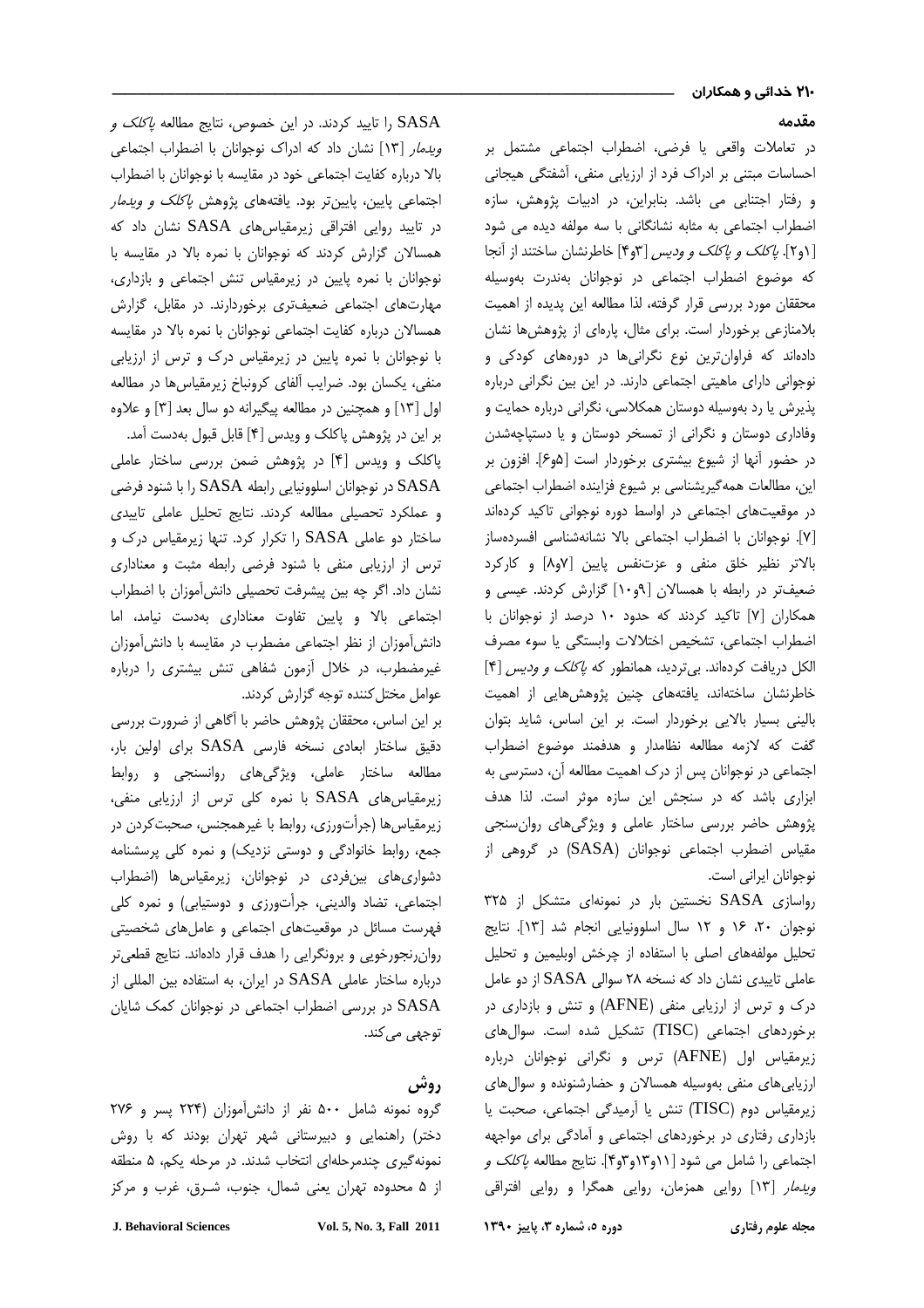انتخاب شدند. در مرحله دوم، از هر منطقه بهطور تصادفی یک مدرسه دخترانه و یک مدرسه پسرانه و در مرحله آخر به تفکیک پایه در هر دو مقطع راهنمایی و دبیرستان کلاسها انتخاب شدند. ابزارهای این پژوهش عبارتند از:

مقياس اضطراب اجتماعي نوجوانان (SASA) [١١] شامل ٢٨ سوال است كه نگرانىها، ترسها و رفتارهاى اجتنابى نوجوانان را در موقعیتهای اجتماعی مختلف مثل تعامل با دوستان و در مدرسه اندازهگیری می کند. مقیاس مزبور مشتمل بر دو زیرمقیاس درک و ترس از ارزیابی منفی (۱۵ سوال) و تنش و بازداری در برخورد اجتماعی (١٣ سوال) است. AFNE از طريق ۱۵ سوال ترسها، نگرانیها و انتظارات ارزیابیهای منفی احتمالی از طریق همسالان را توصیف می کند. TISC نیز از طريق ١٣ سوال تنش يا أرميدگي، صحبت يا بازداري و أمادگي برای مواجهه با موقعیتهای اجتماعی مختلف مثل برخورد با افراد آشنا و ناآشنا، همسالان غیرهمجنس و شرکت در مباحثات كلاسى را توصيف مى كند. همسانى درونى زيرمقياس هاى AFNE و TISC در مطالعات مختلف تاييد شده است [١٣وموم]. هر سوال بر روى يك مقياس ٥ درجهاى پاسخ داده می شود. گفتنی است که سوال های ۳، ۴، ۱۲، ۱۷، ۲۱، ۲۵، ۲۶، ۲۷ و ۳۵ بهطور معکوس نمرهگذاری میشوند. مقیاس مزبور مشتمل بر دو زیرمقیاس درک و ترس از ارزیابی منفی (۱۵ سوال) و تنش و بازداری در برخورد اجتماعی (۱۳ سوال) است. همچنین، يافتههاي پژوهشهاي *گارسيا ـ لوپز، اوليوراس، هيدالگو، بيدل و* ترنر [۱۴]، زو، سو، انگلز، هیدالگو و لاگراکاران [۱۵] پاکلک و ویدیس [۴] نشان می دهد که SASA برای اندازهگیری اضطراب اجتماعی نوجوانان از توان بالایی برخوردار است. در پژوهش حاضر، نتايج تحليل عاملي تاييدي، با هدف بررسي روايي عاملي SASA نشان داد که ساختار دو عاملی برازش خوبی با دادهها دارد. ضرایب آلفا برای زیرمقیاس های درک و ترس از ارزیابی منفی و تنش و بازداری در برخورد اجتماعی و نمره کلی اضطراب اجتماعی به ترتیب برابر با ۰/۶۸ ،۰/۸۴ و ۰/۸۳ به دست آمد.

فرم کوتاه مقیاس ترس از ارزیابی منفی (FNES-B)؛ [۱۶] از ١٢ سؤال تشكيل شده كه ميزان اضطراب تجربه شده افراد يا ادراک أنها را از تجربه احتمالی ناشی از ارزیابی منفی آتی اندازه گیری می کند. در این مقیاس هر سؤال بر روی یک طیف ۵ درجهای پاسخ داده می شود. نمرههای بالا نشان می دهند که فرد سطوح بالای اضطراب و ترس را تجربه می کند. در پژوهش حاضر، ضریب آلفای کرونباخ مقیاس ترس از ارزیابی منفی برابر با ۰/۸۰ بدست آمد. *شکری، گراوند، نقش، طرخان و پاییزی* [۱۷] از طریق تحلیل عاملی تأییدی نشان دادند که مقیاس از روایی سازه برخوردار است. همسانی درونی برای عامل نمرهگذاری شده مثبت  $(0 = \cdot / \Lambda^*)$ و برای مقیاس کامل FNES-B خوب ( $\alpha = \cdot / \Lambda^*)$ ) و

دوره ٥، شماره ٣، پاییز ١٣٩٠

برای عامل نمرهگذاری شده معکوس ضعیف (۴۷/۰=)) بود. پرسشنامه دشواریهای بینفردی در نوجوانان (QIDA) یک ابزار خودگزارشی ۳۶ سوالی است که بهوسیله *انگلز، هیدالگو* و مندر (١٨) بهمنظور اندازهگیری سطح دشواری بین فردی ادراکشده بهوسیله نوجوانان، در دامنه وسیعی از روابط و موقعیتهای اجتماعی طراحی شده است. این پرسشنامه برای نوجوانان بین سنین ١٨-١٢ سال مناسب است. فرمهای متفاوتی از این پرسشنامه برای پاسخدهندگان دختر و پسر وجود دارد. نوجوانان هر سوال را بر روی یک مقیاس لیکرت ۵ درجهای (۴− ٠) با توجه به دشواري هر موقعيت و رابطه اجتماعي مشخص می کنند. این پرسشنامه از ۵ زیر مقیاس جرأتورزی، روابط با غیرهمجنس، صحبتکردن در جمع، روابط خانوادگی و دوستی نزدیک تشکیل شده است. افزایش نمرههای نوجوانان در این پرسشنامه نشان دهنده افزایش سطح دشواری های بین فردی در آنان می باشد. همسو با نتایج پژوهش *انگلز* و همکاران [۱۸] یافتههای پژوهش *زو، انگلز و لی* [۱۹] که با هدف بررسی روایی عاملي و ویژگی های روان سنجی QIDA انجام شد ضمن تایید ساختار پنج عاملی QIDA نشان داد که این ابزار برای اندازهگیری دشواریهای بینفردی در نوجوانان چینی از توان بالایی برخوردار است. در پژوهش حاضر ضرایب ألفای کرونباخ زیرمقیاس های جرأتورزی، روابط با غیرهمجنس، صحبت کردن در جمع، روابط خانوادگی و دوستی نزدیک و نمره کلی QIDA بهترتيب برابر با ١٨٠، ١٨٨، ١٧٣، ١۶۶، ١۵۶، و ١٨٨، به دست آمد كه قابل قبول است.

فهرست مسائل در موقعیتهای اجتماعی (LSSP) [۲۰] برای استفاده کودکان و نوجوانان بهمنظور شناسایی موقعیتهای بینفردی خاص که ممکن است دشوار یا سخت ارزیابی گردد، طراحی شد. این پرسشنامه شامل ۶۰ سوال است که هر سوال بهصورت بلی یا خیر پاسخ داده میشود. همواره با افزایش نمره فرد در این پرسشنامه بر میزان دشواریهای بینفردی او افزوده می شود. ویژگی های روان سنجی LSSP در مطالعات مختلفی بررسی شده است. *فرنهام و گانتر* [۲۰] با استفاده از تحلیل عاملی تاییدی یک ساختار ۵ عاملی برای LSSP نشان دادند که شامل ملاقات با افراد جديد، مباحثات والديني، قرار ملاقات، پريشاني و دوستیابی است. در پژوهش حاضر، نتایج تحلیل عاملی اکتشافی بر روی نسخه ۶۰ سوالی LSSP که با هدف بررسی روایی عاملی LSSP انجام شد ــ همسو با یافتههای مطالعه *انگلز* و همکاران [۲۰] در یک نمونه از نوجوانان اسپانیایی ـ نشان داد که چهار عامل اضطراب اجتماعی، تضاد والدینی، جرأتورزی و دوستیابی در مجموع ۳۱/۴۵ درصد از واریانس عامل کلی فهرست مسائل موقعیتهای اجتماعی را تبیین کردند. *انگلز* و همکاران [۲۰] ضرایب آلفای کرونباخ را برای زیر مقیاس های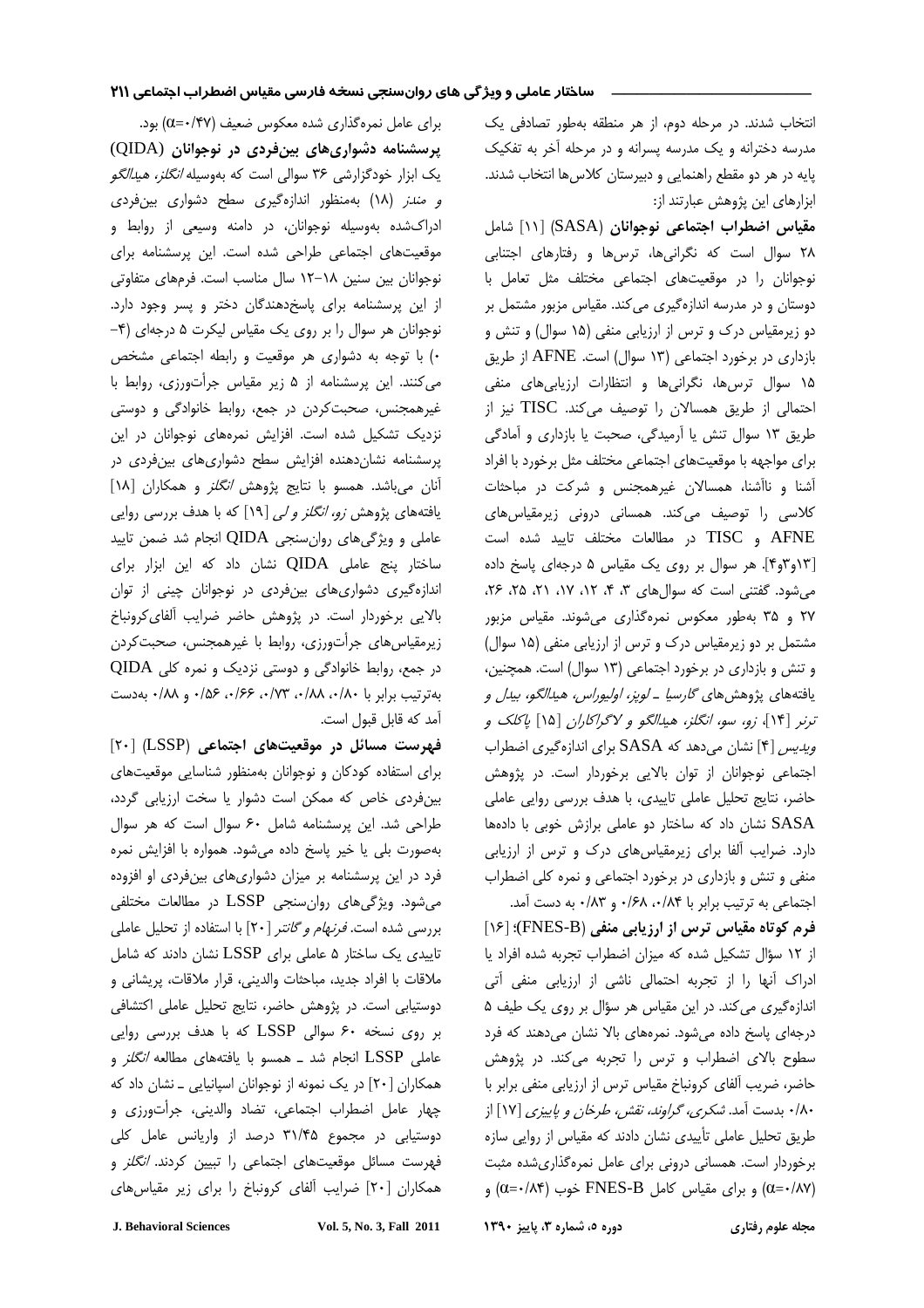### ۲۱۲ خدائی و همکاران

۳۱ کدانی و همکاران میکنند.<br>محمد الله است که این موقع است که است.<br>محمد الله است که است که است که است که است که است که است که است که است که است که است که است که است که است که اس اضطراب احتماعي، تضاد والديني، جرأتورزي و دوستبابي و نمره کلے ، فقرست مسائل موقعیتھای اختماعے ، بەترتیب برابر یا ۸۵/۰<sub>۶۰</sub> ۰/۷۲، ۱۶۵، ۱۵۸ و ۱۸۶۰ گزارش کردند. در آبن شوهش .<br>ضرایب آلفای کرونیاخ برای زیرمقیاید های اضطراب احتماعه ، تضاد والدینے، جرأتورزی و دوستیابے و نمرہ کلے فعرس*ت* مسائل موقعیتهای احتماعی بهترتیب بران با ۶۷/۰، ۶۲/۰، %% . 7% . م 10% بدست آمد كه قابل قبول مىباشند. گفتنى است که نمرههای بالاتر در آبن مقباس نشان دهنده درجات بالاتر دشوار*ی* احتماعی است.

> پرسشنامه پنج عامل بزرگ شخصیت (BFI) ویژگیهای اصل بنج عامل را از طریق عبارات کوتاه اندازهگیر*ی م*رکند. بهعبارت دیگ، احساس نیاز به اندازهگیری مولفههای اصلی بنج .<br>عامل شخصیت از طریق عبارات کوتاه، *جان، دوناهو و کنتل* [۲۱] را به ساخت BFI ترغیب کرد. بر این اساس، BFI امکان .<br>اندازه گیری موثر و منعطف ایعاد بنج گانه شخصیت را وقتر اندازهگری متمایز وجوه فرد*ی منظور نظ نیست، ف*راهم م*ی کند* .<br>[۲۲]. بی سشنامه بنج عامل [۲۲ه۲۲] شامل ۴۴ سوال با عبارت کوتاه است که بر روی یک مقیاس بنج درجهای از کاملا مخالف  $\circ$  تا كاملا موافق = ۵ درجه بندى مى شود. سوال ها به كمك احماء نظر متخصصان و تحلیل های تحربی سوال برای دستبابی به صفات اصلہ ۔ که به بنج عامل بزرگ شخصیت اشارہ م . کندے انتخاب شدند [۲۳]. در پژوهش حاضر، ضربب اعتبار این .<br>د سشنامه با روش آلفای کرونیاخ محاسبه و برای عاملهای . . وان نجورخوبي و پرونگ دي په ترتيب ۸۴ و ۷۲/۰ پدست آمد. گفتنی است که بهمنظور آمادهسازی بریشنامههای مورد استفاده در ن وهش حاضر، ابتدا بریشنامهها به فارسه ترجمه شد. سسر ، از دو متخصص زبان انگلیسی درخواست شد که آنها را به انگلیسی . گ دانند. تفاوت موجود بین نسخههای انگلیسی و فارسی ارزبایی J شده و از طریق "فرایند مرور مکن" این تفاوتها به حداقل ممکن .<br>كاهش يافت. بي ابن اساس، ترادف معنايي ده نسخه فارسي و .<br>انگلیسہ به بوقت مورد بررسی قرار گرفت. به دنبال آن جند نفر از ء<br>ضای هیئت علمی دانشگاه روایی محتول و تطابق فرهنگی این  $\overline{\phantom{a}}$ . سشنامه را تابید کردند. سببر ، بریشنامهها بهطور گروهی در .<br>د کلاس ها در اختیار دانش آموزان قرار گرفت. گفتنه راست که بهمنظور .<br>جلوگ ی از سوگ ی احتمالی در باس<del>خ</del> به پریشنامهها از راهکار ایجاد موازنه استفاده شد. لذا، ترتیب ارائه بریشنامهها به افراد به یک .<br>شکل ثابت و بکنواخت نبود بلکه در این روش با ت**غ**ییر در ترتیب ارائه . يستنامهها زمينه حفظ تعادل و موازنه در اعتبار باسخها*ي د*اده شده .<br>د به سوال ها بریشنامهها فراهم شد. با توجه به اینکه تعداد کل سوالات ١٨٠ سوال بود، ميانگين زمان پاسخ به سوال هاى پرسشنامهها ۵۰-۴۵ دقیقه پیش بینی شد. در نهایت، تحلیل دادهها با . استفاده از نرمافزارهای آماری SPSS و لیزرل، انجام شد.

## يافتهها

در شوهش جاضر، ضرابت آلفا برای زیر مقیاس های درک و ترس از ارزبایی منفی و تنش و بازداری در تماس احتماعی و نمره کلی اضطراب احتماعی بین ۸۴/۰۴ تا ۶۸/۰ به دست آمد که نشان دهنده سطوح بالای همسانی درونی SASA است.

یک زیرنمونه از دانش آموزان شامل ۱۲۰ نفر SASA را در دو .<br>مقطع با فاصله زمانی ۲ هفته باسخ دادند. ضرابب همیستگ ۔<br>حاصل از آزمون بازآزمون برای زبرمقباس های درک و ترس از ارزبایی منفی و تنش و بازدار*ی* در تماس احتماعی و نمره کلی .<br>SASA بهترتيب برابر با ۰/٧٧، ٠/٧١، ٠/٣١، بدست آمد كه قابل قبول است.

قبل إذ انجام تجليل عاملي اكتشافي، إندازه شاخص كفايت نمونه، داري کانن، مير و الکين محاسبه و براير با ۰/۸۸ و آزمون  $\chi^{\check{\rm r}}$  (۳۷۸ ${\rm N}=$  ۵۰۰) =۳۱۲۸/۷۸، p $<$ ۰/۰۰۱ کرویت بارتلت بدست آمد که نشان میدهد نمونه و ماتریس همیستگی برا*ی* این تحليل مناسب بودند. از آنجا كه انتظار مى رفت همسو با مطالعه باکلک و ویدمار [۱۳] عامل ها با یکدیگ همیسته باشند، از روش ے خش اوبلیمین استفادہ شد. بهعبارت دیگی، برای تعیین مناسبت بن عامل ها، با در نظر گرفتن نمودار صخروای، ارزشرهای .<br>ویژه و درصد واریانس تبیین شده توسط هر عامل، عاملههای .<br>د کشده با روش مولفههای اصلی و حرخش اوبلیمین استخراج شدند. نتایج تحلیل عاملی اکتشافی نشان داد که ز**رمقیاس** های درک و ترس از ارزبایی منفی و تنش و بازداری در برخورد احتماعه هر کدام به تیب ۲۱/۲۷ و ۹ درصد (و در محموع ۳۰

درصد) از واریانس عامل کلی اضطراب احتماعی تبیین کردند. در این شوهش، تحلیل عاملی تأسدی، با استفاده از نرم افزار لنزرل نسخه ۸/۵ بر روی الگوهای تک عاملی و دو عاملی ۔<br>SASA انجام شد. بهعبارت دیگر، دو الگوی عاملی ارزیابی مر شوند: در الگوی تک عاملے تمام سوال ها بهصورت نشانگ .<br>دای یک سازه واحد به نام عامل اضطراب احتماعی مشخص j م شوند. الگوی دو عاملی که بر نتایج تحلیل عاملی اکتشافی میتنه است، مشتمل بر دو عامل مکنون درک و ترس از ارزباب منفی و تنش و بازدار*ی* در برخورد احتماعی اس*ت.* در ابن الگو همبستگیها*ی* بین عاملهای مکنون مشخص می شوند [۱۳و ۳و۴]. همان طور که در جدول ۲ مشاهده میشود در الگوی تک عاملی، شاخصهایGFI ،CFI  $\cdot$ /۰۶ و AGFI كوچكتر از ۰/۹۰، مقدار RMSEA بزرگتر از ۰/۰۶ و  $\mathrm{d} \mathrm{f} \chi^{\mathrm{Y}}$  نیز بزرگتر از ۲ است. بنابراین، این الگو در مقایسه با .<br>الگوی دو عاملی که در اَن شاخصهای GFI ،CFI و AGFI بزرگتر از ۰/۰۶، مقدار RMSEA کوچکتر از ۰/۰۶ و مقدار کوچکتر از ۲ است، برازش کمتری با دادهها نشان (۲ است، برازش کمتری ا مىدھند.

مجله علوم رفتار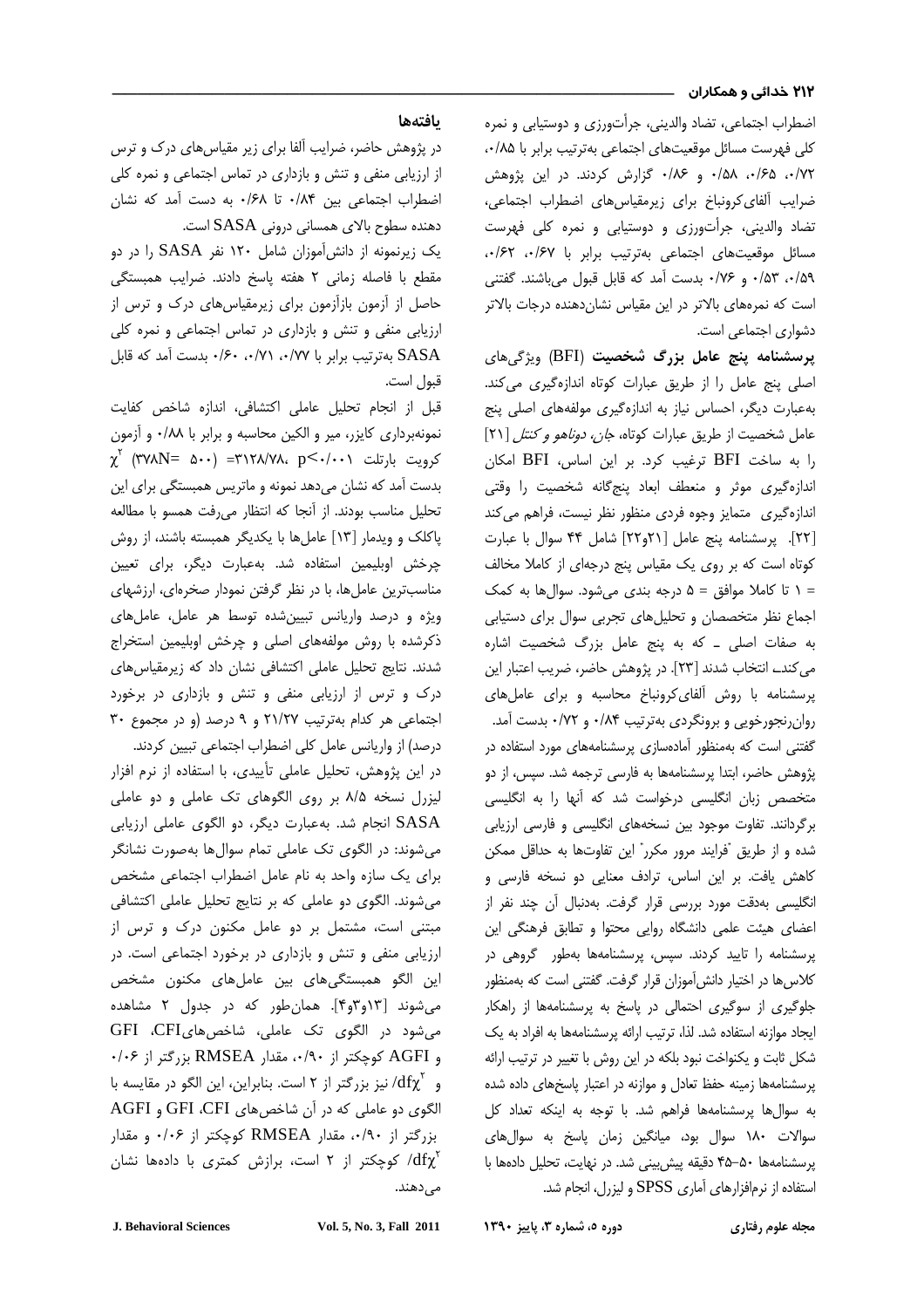| <b>TISC</b>            | <b>AFNE</b>         | سوال                                                                                  |  |
|------------------------|---------------------|---------------------------------------------------------------------------------------|--|
| $\cdot$ / $\gamma\tau$ |                     | ۱– در هنگام بحث و گفتگو در مدرسه با معلم و سایر همکلاسی ها، در بیان نظراتم راحت هستم. |  |
|                        | ۰/۵۷                | ٢– نگران شايعات درباره خودم هستم.                                                     |  |
| .159                   |                     | ۳- در نزدیکشدن به یک فرد ناآشنا در یک مهمانی، احساس راحتی می کنم.                     |  |
|                        | ۱۴۵.                | ۴- نگران این هستم که یک فرد ناآشنا، در اولین برخورد چه ارزیابی از من خواهد داشت.      |  |
|                        | 1۶۹.                | ۵– نگران این هستم که همسالان مرا دوست نداشته باشند.                                   |  |
| $\cdot$ /۳۵            |                     | ۶– در گفتگو با یک فرد ناآشنا، من کمتر از او صحبت می کنم .                             |  |
|                        | $\cdot$ /۵۳         | ٧– درباره انجام تكليف جديد در حضور همسالان خود، نگران هستم.                           |  |
|                        | ۰/۵۳                | ٨– پس از انجام كارى، نگران موفقيت آن هستم.                                            |  |
| $\cdot$ /YY            |                     | ۹- در بحثهای کلاسی، بیشتر از همکلاسیهایم صحبت می کنم .                                |  |
|                        | ۷۵۰/۰               | ١٠- نگران اين هستم كه توسط همسالانم پذيرفته نشوم.                                     |  |
| .158                   |                     | ١١- می توانم برای صحبت با هر یک از همکلاسی هایم، موضوع مشترکی بیابم.                  |  |
|                        | ۰/۷۶                | ۱۲– نگران صحبتکردن همسالانم در مورد خودم هستم.                                        |  |
| ۰/۵۴                   |                     | ١٣– دوست دارم در ميان گروهي از افراد، مركز توجه باشم.                                 |  |
|                        | .788                | ۱۴– احساس می کنم که همسالانم، ظاهر و رفتار مرا ارزیابی می کنند.                       |  |
|                        | $\cdot$ /۶۱         | ۱۵– در حین انجام کاری، نگران این هستم که موجب کسلشدن مخاطبان شوم.                     |  |
|                        | ۰/۵۲                | ۱۶– نگران این هستم که به حریم شخصی همسالان آشنا، وارد شوم.                            |  |
| $\cdot$ /yq            |                     | ١٧– در برخوردهايم با غير همجنس، راحت هستم.                                            |  |
|                        | ۰/۵۴                | ١٨– سعى مى كنم در مقابل يک همسال ناآشنا، خودم را بهتر از آنچه که واقعا هستم نشان دهم. |  |
| .78                    |                     | ۱۹– در برخورد و ایجاد ارتباط با همسالان ناآشنا، دچار مشکل هستم.                       |  |
| $\cdot$ /YQ            |                     | ۲۰– می توانم نظر خود را به یک همسال ناآشنا، بیان کنم.                                 |  |
|                        | ۱۶۵.                | ۲۱– نگرانم که کارم ناموفق باشد.                                                       |  |
| .78                    |                     | ٢٢- در گروه همسالان آشنا، احساس راحتی می کنم .                                        |  |
| $\cdot$ /٣٢            |                     | ٢٣– در گروه همسالان ناآشنا، ترجيح ميدهم شنونده باشم تا گوينده.                        |  |
| ۰/۳۶                   |                     | ٢۴– در مهمانیها، احساس راحتی نمی کنم.                                                 |  |
|                        | ۰۱۶۸                | ۲۵– نگران نظرات انتقادی هستم که ممکن است پس از انجام کارم در مقابل دیگران، ارائه شود. |  |
|                        | $\cdot/\lambda\tau$ | ۲۶− نگران عدم موفقیتهایی هستم که می تواند باعث اذیت و مسخره کردن از سوی همسالانم شود. |  |
|                        | ۰/۹۳                | ٢٧- نگران این هستم که همسالانم فکر کنند من بی کفایت هستم.                             |  |
| ۰/۷۷                   |                     | ٢٨- حتى با كسانى كه با من بسيار تفاوت دارند، راحت هستم.                               |  |

# -\*  !" # \$%&' ()    \_\_\_\_\_\_\_\_\_\_\_\_\_\_\_\_

### جدول -1 تحليل عاملي تاييدي الگوي دو عاملي **SASA**

# **QIDA**

همسانی درونی: در پژوهش حاضر، ضرایب آلفا برای زیر .<br>مقیاس های پیچ و ترس از ارزبانی منفی و تنش و بازداری در .<br>تماس احتماعي و نمره كلي أضطراب احتماعي بين ١٨۴٠ تا ٠/۶٨ بدست آمد که نشان دهنده سطوح بالای همسانی درونی SASA است.

ا**عتبار از طریق آزمون- بازآزمون:** یک زیرنمونه از دانشآموزان شامل ۱۲۰ نفر SASA را در دو مقطع با فاصله زمانی ۲ هفته باسخ دادند. ضراب همیستگ حاصل از آزمون – بازآزمون برا*ی* .<br>زب مقیاس های سم و ترس از ارزبایی منفی و تنش و بازداری در .<br>تماس اجتماعی و نمره کلی SASA بهترتیب برابر با ۰٬۷۷۷ ٠/٧١، ١۶٠، بدست أمد كه قابل قبول است.

چندبعدیبودن SASA (روابط متقابل زیرمقیاس۱۰): همیستگ بن زنومقیاس بیم و ترس از ارزبایی منفی با .<br>زیامقیاس تنش و بازداری در باخورد احتماعی و نمره کلی SASA بهترتیب برابر با ۰/۴۴ و ۰/۸۷ و همبستگی بین

مجله علوم رفتار

.<br>زیرمقیاس تنش و بازداری در برخورد احتماعه با نمره کلی .(P<-/·۱) بدابر با ۰/۸۳ بدست آمد (P<-/·۱).

روایی همگرا: در SASA این پژوهش، بهمنظور بررسی روایی همگرای SASA، همبستگی بین نمره کلی نوجوانان در مقیاس رس از ارزیابی منفی با نمره کلی SASA و زیرمقیاس های درک و .<br>ڏ .س از ارزبایی منفی و تنش و بازداری در برخوردهای احتماعی .<br>ت بهترتيب برابر با ٠/١٢، ١١٤، و ٠/١١، بدست آمد (٣<٠/٠٥). بدون .<br>دید، همسو با نتایج شوهش شکری و همکاران [۱۷]، سوالات .<br>ڏ منفي تشكيا دهندۀ عامل نمرهگذاري شده معكوس در مقياس ترس از ارزبایی منفی، در پیش بینی مقادیر بایین ضرایب همیستگی بین .<br>نمره کلی SASA و زیرمقیاسهای بیم و ترس از ارزیابی منفی و .<br>تنش و بازداری در برخوردهای احتماعی با نمره کلی نوجوانان در مقیاس ترس از آن باب منفی اثرگذار بوده اس*ت. همچن*ین، همستگی بین زیرمقیاس ها و نمره کلی SASA با زیرمقیاس ها و نمره کلی LSSP ،QIDA و رگەھای شخصیتی برونگردی و روان آزرده گرابی محاسبه شد (جدول ۳).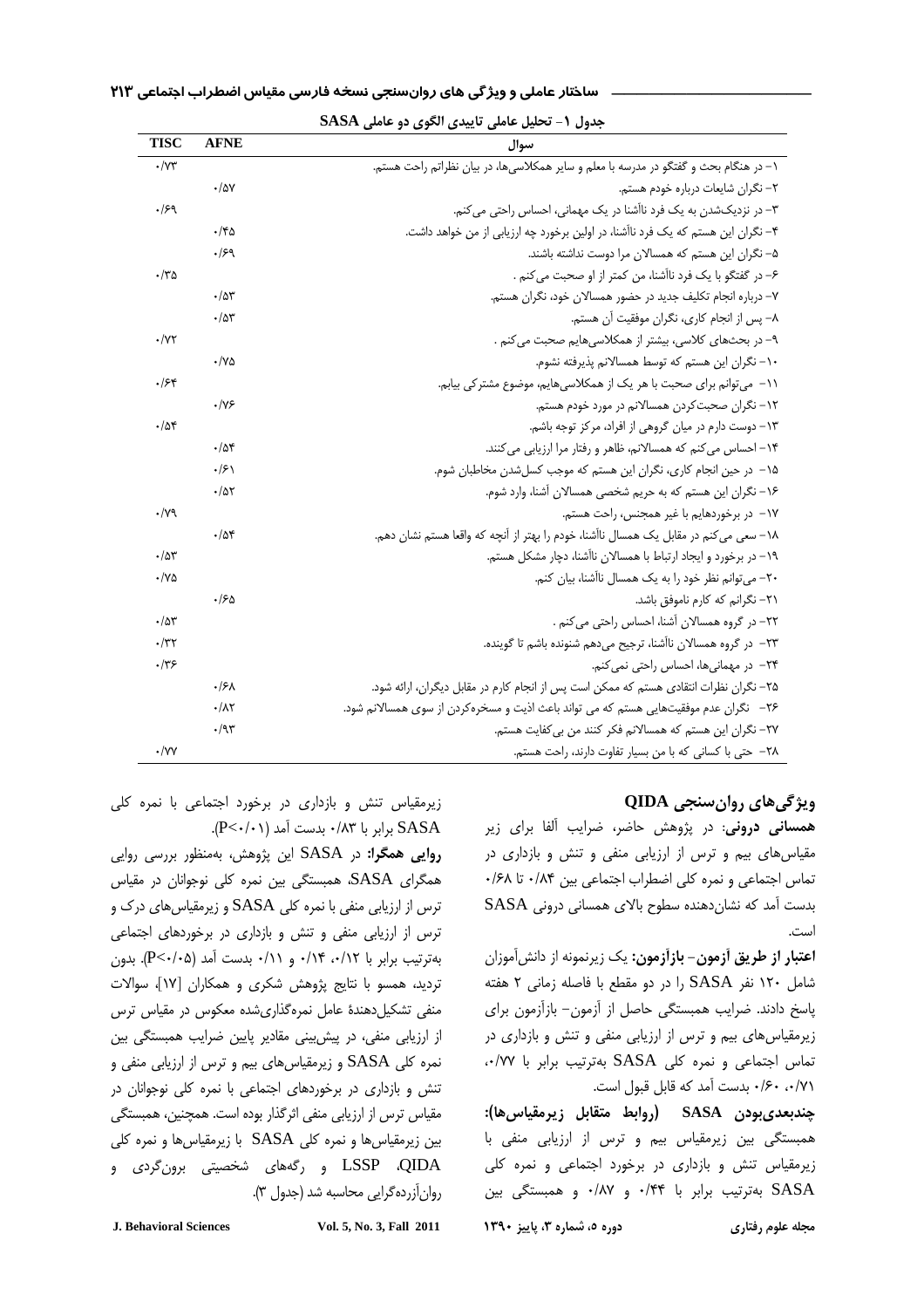همیستگ مثبت و معنادار بین نمره کلی و زیرمقیاس ها*ی* د با زیرمقیاسها و نمره کلی QIDA، همبستگی مثبت RASA و معنادار بین نمره کلی و زیرمقیاس های SASA با زیرمقیاس ها و نمره کلی LSSP و همبستگی منفی رگه شخصیتی

رون گردی با نمره کلی و زیرمقیاسهای SASA و همبستگی J مثبت بین رگه شخصیتی روان آزردهگرایی با نمره کلی و .<br>زیرمقیاس های SASA نشان میدهد که از روایی همگرا برخوردار است. .<br>د

|                     | جدول۲ شاخصهای برازش الگوهای تک و دو عاملی SASA |      |       |               |                            |
|---------------------|------------------------------------------------|------|-------|---------------|----------------------------|
| <b>RMSEA</b>        | AGFI                                           | GFI  | CFI   | /df $\chi^2$  | الگو                       |
| $\cdot/\gamma$      | $\cdot$ /yy                                    | ۰/۸۱ | ۸۵۰/۰ | $\frac{1}{2}$ | الگوی تک عامل <sub>ی</sub> |
| $. / . \, \Delta$ ۹ |                                                | .795 | ۱۹۵.  | ۱/۹۲          | الگوی دو عاملی             |

جدول .3 ماتريس همبستگي زيرمقياسها و نمره كلي **SASA** با زيرمقياسها و نمره كلي **QIDA**، **LSSP**، برونگردي و روانآزردهگرايي

|                                | <b>AFNE</b>          | <b>TISC</b>               | <b>Total SASA</b>    |
|--------------------------------|----------------------|---------------------------|----------------------|
| جرأتورزي                       | $***$ ./۳.           | $***$ ./۲۷                | $***$ /٣٥            |
| روابط با غيرهمجنس              | $* \cdot / \wedge$   | $***$ /۲۷                 | $***$ / $YY$         |
| صحبت کردن در جمع               | $***$ /۲۷            | $***$ ./۲۷                | $***$ / (*)          |
| روابط خانوادگى                 | $* \cdot / \times$   | ***/\\                    | $***/IV$             |
| دوست <i>ی</i> نزدیک            | $* \cdot / \cdot$    | $* \cdot / \times$        | $* \cdot / \cdot$    |
| نمرہ کلی QIDA                  | $***$ / $Y$ $\wedge$ | $***$ / $\gamma$ $\Delta$ | $***$ /٣٨            |
| اضطراب اجتماعي                 | $***$ / $Y9$         | $***$ /۴۴                 | $***$ . /۴۵          |
| تضاد والدينى                   | $***/$               | $* \cdot / \cdot$         | $***/$               |
| جرأتورزي                       | $***$ $/7$           | $***$ . $/7.$             | $***$ / $\uparrow$ \ |
| دوستيابي                       | $***/0$              | $***$ /۳۲                 | $***/7V$             |
| $\operatorname{LSSP}$ نمرہ کلی | $***$ . $/7$         | $***$ /۴۲                 | $***$ /۴۵            |
| برون گردی                      | $*$ - $\cdot/\cdot$  | $***-*/YY$                | $** - \cdot / \cdot$ |
| روان آزرده گرایی               | $***$ /۲۳            | $***/10$                  | $***/9$              |

 $*$  P< $\cdot$ / $\cdot$   $*$  P< $\cdot$ / $\cdot$ ∆

### ىحث

ن هش حاضر با هدف برسي ساختار عاملي و ون *گ*رها*ی* روان سنجر مقياس اضطراب احتماعه در نوجوانان ابراني انجام شد. نتابح تحليل مولفهها*ي* إصلي با استفاده إز حرخش ابليمين .<br>نشان داد که مقیاس از دو زبرمقیاس درک و ترس از آرزبایی منف و تنش و بازدار*ی* در برخورد احتماعی تشکیل شده است. .<br>شاخص های برازش تحلیل عاملی تابیدی، وجود عوامل دوگانه را .<br>تابید کرد. نتایج مقایسه الگوی@ای تک عاملی و دو عاملی مشخص ک۱د که الگوی ده عاملی نسبت به الگوی دیگ، برازش بیشتری با دادهها نشان میدهد. همچنین، نتایج نشان داد که .<br>ضرابب ألفاي كرونياخ و ضرابب بازأزماني با فاصله (دو هفته) رای زیرمقیاس ها و نمره کلی SASA قابل قبول بدست آمد. j همیستگر مثبت و معنادار بین نمره کلی و زیرمقیاس های .<br>SASA با نمره کلی نسخه کوتاه ترس از ارزیابی منفی، همیستگر مثبت و معنادار بین نمره کلی و زیرمقیاس های د با زیرمقیاسها و نمره کلی QIDA، همبستگی مثبت RASA

و معنادار بین نمره کلی و زیرمقیاس های SASA با زیرمقیاس ها

و نمرہ کلی LSSP و همبستگی منفی رگه شخصیتی رون گردی با نمره کلی و زیرمقیاسهای SASA و همبستگی .<br>د مثبت بین رگه شخصیتی روان آزردهگرایی با نمره کلی و زیرمقیاس های SASA حمایت تجربی لازم را برای روایی همگراي QIDA فراهم كرد.

.<br>نتایج پژوهش حاضر همسو با یافتههای مطالعات *پاکلک و ویدمار* ۔<br>[۱۳]، *پاکلک* [۳] و *پاکلک و ویدس* [۴] با تکرار ساختار دو ءاملی، حمایت لازم را از ماهیت دوبعدی سازه اضطراب احتماعی در نوجوانان فراهم آورد. علاوه بر آبن، در شوهش حاضر، نتابج .<br>مربوط به همبستگی در حد متوسط زیرمقیاس های SASA نشان میدهد که رفتارها*ی* احتماعی و هیچانات مرتبط با آنها همبراکنش دارند. برای مثال، تحربه دشواری بین فردی درباره گفتگو با دیگران در موقعیتھای احتماعی مختلف برای یک نوجوان متفاوت خواهد بود. بهعبارت دیگی برای یک نوجوان، تح به دشواری بین فردی هنگام گفتگو با انگاره های قدرت و دوستان همکلاسی متفاوت خواهد بود. بنایرانن، اگرچه همپوشی .<br>شایان توجهای در سبک بین فردی یک نوجهان در خلال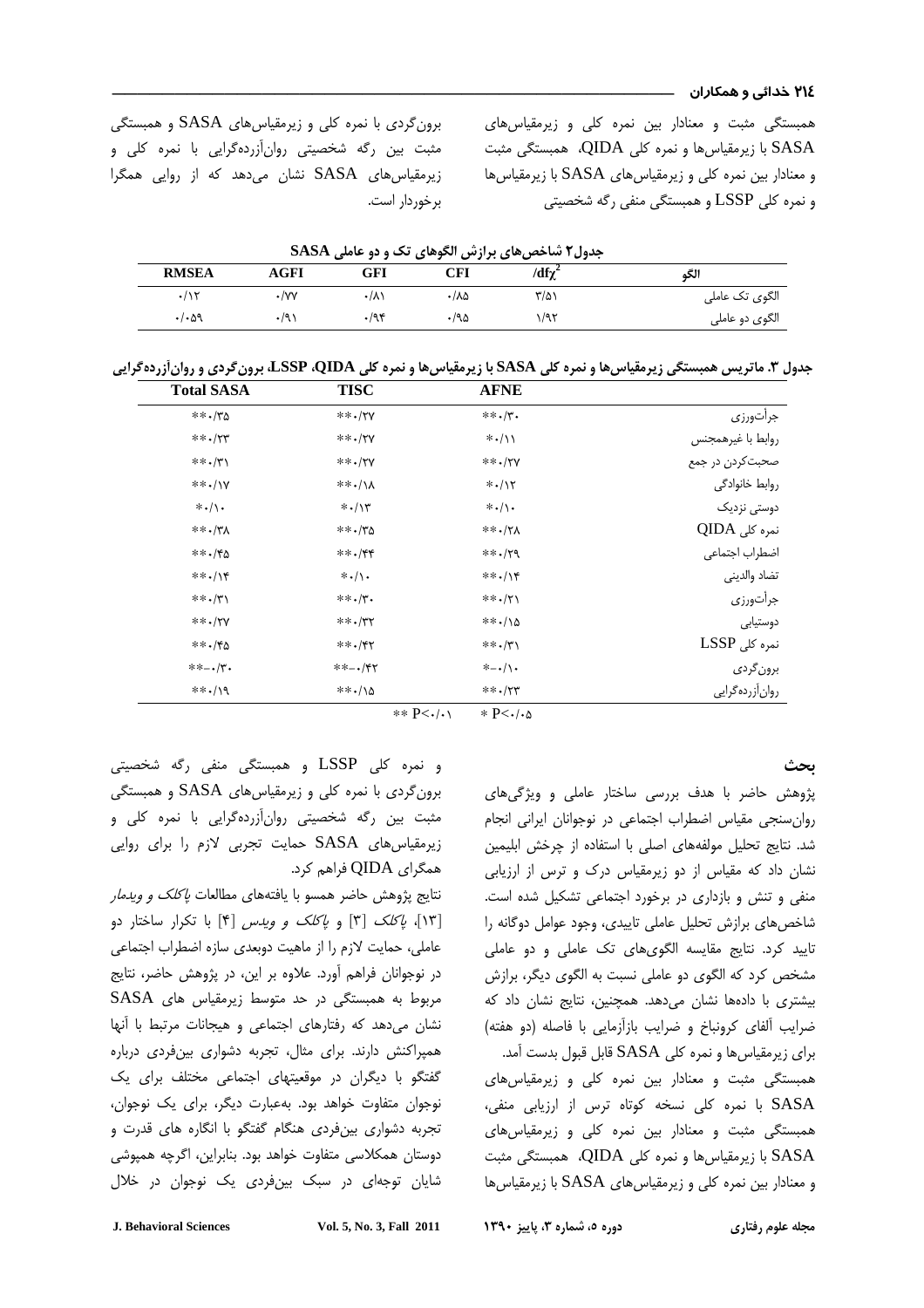بافتهای مختلف وجود دارد، رشد الگوهای متمایز روابط بینفردی در بافتهای مختلف، به روانشناسان بالینی این امکان را می دهد که سطوح کلی سازگاری اجتماعی نوجوان را تعیین كنند.

یافتههای پژوهش حاضر باید در بافت محدودیتهای آن تفسیر شود. لازم بهذکر است که برخی از محدودیتهای پژوهش حاضر تعميم پذيري نتايج أن را با محدوديت مواجه مي كند. اول، نتايج مطالعه حاضر همچون بسیاری از مطالعات دیگر بهدلیل استفاده از ابزارهای خودگزارشی بهجای مطالعه رفتار واقعی ممکن است مشارکت کنندگان را به استفاده از شیوههای مبتنی بر کسب تایید اجتماعی و اجتناب از بدنامی مربوط به عدم کفایت فردی ترغیب کند. بهعبارت دیگر، بهمنظور تایید مقیاس های خودگزارشی از مشاهده رفتاری و دیگر شاخصهای بالینی استفاده نشد. دوم بهنظر می رسد که فاصله زمانی دو هفته برای بررسی اعتبار SASA از طریق بازآزمایی، زمان بسیار کوتاهی است. سوم نتایج ممکن است به نوجوانان با قومیتها و زمینههای اجتماعی مختلف یا نوجوانان در موقعیتهای بالینی قابل تعمیم نباشد. چهارم حساسیت SASA به توانایی آن در تشخیص بهبود حاصل شده در کارکرد اجتماعی نوجوانان پس از بهرهگیری از مداخلات آموزشی و کلینیکی بستگی دارد. پنجم با وجود اینکه مشارکتکنندگان پژوهش حاضر شامل نوجوانان دختر و پسر و گروههای سنی مختلف بودند، اما مطالعه ساختار عاملی SASA در گروههای جنسی و بهدنبال آن مقایسه معناداری و یا عدم معناداری تفاوت بین شاخصهای نیکویی برازش در دو جنس از نظر محققان دور ماند. با وجود محدودیتهای فوق، نتایج پژوهش حاضر از ساختار عاملی و ویژگیهای روان سنجی SASA در یک نمونه ايراني حمايت لازم را بهعمل آورد.

در نهایت، با توجه به آنکه یکی از شاخصهای مطرح در ارزیابی مفاهیم و سازه ها، قابلیت کاربردپذیری آنها میباشد، نتایج يژوهش حاضر از طريق تكرار نتايج مطالعات پيشين، حمايت بیشتری درباره کاربردپذیری بین المللی SASA بهمنظور انجام مطالعاتی با محوریت مفهوم اضطراب اجتماعی در نوجوانان فراهم می آورد. علاوه براین، می توان اشاره کرد که پژوهش حاضر همانند بسیاری از پژوهشهای دیگر، گامی در جهت تحکیم و تقویت مواضع روانشناسی فرهنگی و بینفرهنگی و پیشبرد اهداف آن محسوب می گردد. براین اساس ضرورت انجام مطالعاتی با تاکید بر نقش پایههای فرهنگی روانشناسی و بالعکس پایههای روانشناختی فرهنگ بیش از پیش احساس میگردد. در این پژوهش، محققان سعی دارند با مطالعه اضطراب اجتماعی در نوجوانان ایرانی، نقش با اهمیت پایههای فرهنگی در شکل گیری مفاهیم مختلف روانشناسی از جمله اضطراب اجتماعی را مطالعه و بررسى نمايند.

بی شک در مطالعات بعدی، ضرورت بررسی روایی همزمان و افتراقی SASA بیش از پیش احساس میشود. قدرمسلم در راستای بررسی روایی افتراقی SASA، بر استفاده از مقیاس های ارزیابی کننده کارکرد نوجوانان در موقعیتهای غیراجتماعی مثل کفایت ورزشی و سلوک رفتاری تاکید میشود. از حیث بالینی، اطلاع از اینکه آیا SASA در مطالعه برخی از اختلالات اضطرابی از قبیل فوبیای اجتماعی ـ که صورت مفرط اضطراب اجتماعی است ـ مفید است یا خیر، مهم بهنظر می رسد.

در پایان، اهمیت مطالعه مفهوم اضطراب اجتماعی با تاکید بر برخی از تلويحات آموزشي آن دنبال مي شود. متخصصان مدرسه ضمن اطلاع از دشواریهایی که دانش آموزان با اضطراب اجتماعی بالا در موقعیتهای پیشرفت تجربه می کنند، لزوم مطالعه دقیق و موشكافانه اين مفهوم را مورد تاكيد قرار مى دهند. ادبيات پژوهش تاکید میکند که تجربه آرمیدگی و اعتماد بهخود بالا در دانش آموزان با اضطراب اجتماعی بالا مستلزم استفاده از راهبردهایی نظیر آمادگی روانی دانش آموزان برای مواجهه با موقعیتهای اجتماعی ارزیابی شونده (مثل آزمون شفاهی و صحبت در مقابل همکلاسیها)، آموزش مهارتهای عملکرد و ایجاد بافت غیرتهدید کننده در کلاس درس بهوسیله معلم می باشد [۲۴].

# نتيجه گيري

پژوهش حاضر در قلمرو مطالعات موجود درباره اضطراب اجتماعی در نوجوانان «مکمل» و «بسط دهنده» تلقی میشود. در پژوهش حاضر، همسو با مطالعات قبلی، بهمنظور تحلیل ساختار عاملی مقیاس روش های آماری مقتضی از قبیل تحلیل عاملی اکتشافی و تحلیل عاملی تاییدی و بهمنظور بررسی اعتبار SASA از روش های همسانی درونی و آزمون بازآزمون استفاده شد. یافتههای پژوهش حاضر شواهدی تجربی تازهای درباره روایی عاملی و ویژگیهای روان سنجی SASA فراهم آورد. علیرغم نیاز به مطالعات بیشتر، امید است که SASA برای محققانی که نسبت به مطالعه نقش اضطراب اجتماعی در نوجوانان ایرانی علاقهمند هستند، ابزاری مفید باشد.

### منابع

 $1 -$ Cheek JM, Melchior LA. Shyness, self-esteem, and self-consciousness. In: H. Leitenberg (ed.), Handbook of social and evaluation anxiety. Plenum Press, New York; 1990.

Tillfors M, El-Khouri B, Stein MB, Trost K.  $2 -$ Relationships between social anxiety, depressive symptoms, and antisocial behaviors: Evidence from a prospective study of adolescent boys. J Anxiety Dis. 2009;23:718-24.

 $\mathbf{a}$ Puklek M. Development of the two forms of social anxiety in adolescence. Horizons Psychol. 2004;13:27-40.

Puklek M, Videc M. Psychometric properties of the  $\mathbf{4}$ 

**J. Behavioral Sciences**